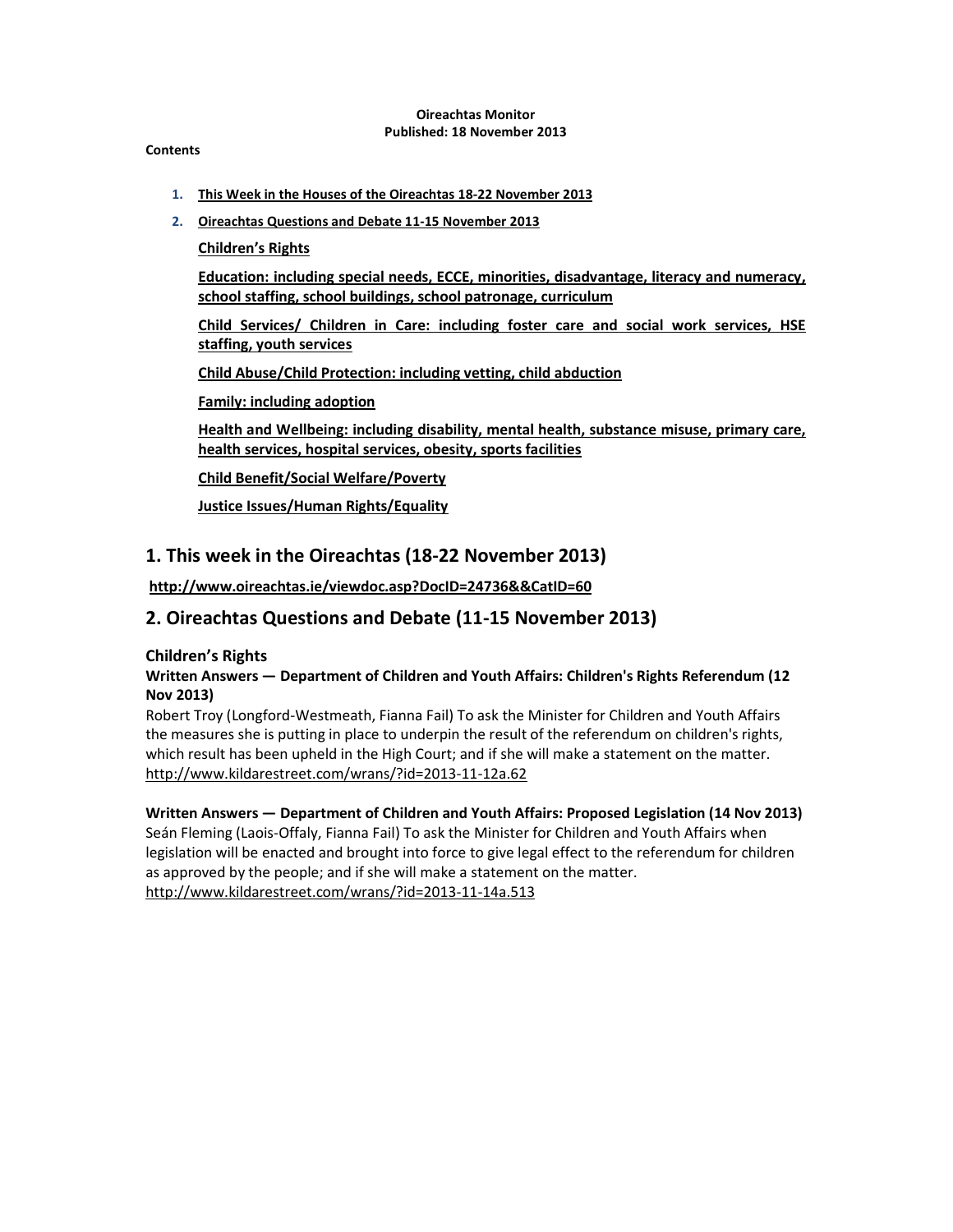### Education: including special needs, ECCE, minorities, disadvantage, literacy and numeracy, school staffing, school buildings, school patronage, curriculum

Written Answers — Department of Education and Skills: Departmental Expenditure (12 Nov 2013) Charlie McConalogue (Donegal North East, Fianna Fail) To ask the Minister for Education and Skills the reason that current net voted expenditure in his Department was €114 million behind profile at the end of October 2013; if he expects this underspend to continue to the end of 2013; if any unspent allocation will be available for any other programmes in 2013; if he anticipates that any underspend in 2013 will be greater than the level of cuts his Department made in 2013; and if he will make a statement on the matter. http://www.kildarestreet.com/wrans/?id=2013-11-12a.324

#### Written Answers — Department of Education and Skills: Teacher Training Provision (13 Nov 2013)

Micheál Martin (Leader of the Opposition; Cork South Central, Fianna Fail) To ask the Minister for Education and Skills in view of the fact the higher diploma in education is to be replaced by a two year masters degree in education from 2014 if his attention has been drawn to the fact the back to education allowance is not available for a masters degree in education, as it was for the higher diploma in education, and maintenance grants are not available for the course; the reason these changes were made; if such changes are a disincentive to enter the teaching profession; and if he will make a statement on the matter. http://www.kildarestreet.com/wrans/?id=2013-11-13a.188

## Written Answers — Department of Children and Youth Affairs: School Absenteeism (13 Nov 2013)

Alan Farrell (Dublin North, Fine Gael) To ask the Minister for Children and Youth Affairs in view of the fact that 30% of students in disadvantaged schools that have missed 20 days or more of school in 2010-11, to explain her plans to reduce the absenteeism figure; and if she will make a statement on the matter. http://www.kildarestreet.com/wrans/?id=2013-11-13a.444

### Written Answers — Department of Children and Youth Affairs: Child Care Services Provision (12 Nov 2013)

Denis Naughten (Roscommon-South Leitrim, Independent) To ask the Minister for Children and Youth Affairs the additional steps she will take to address the availability and affordability of regulated child care services; and if she will make a statement on the matter. http://www.kildarestreet.com/wrans/?id=2013-11-12a.8

#### Written Answers — Department of Education and Skills: Bullying in Schools (12 Nov 2013)

Mary Mitchell O'Connor (Dún Laoghaire, Fine Gael) To ask the Minister for Education and Skills the progress made following the introduction of the action plan on bullying in view of the anniversary of the death of two young girls who were victims of cyberbullying through a website (details supplied); and if he will make a statement on the matter. http://www.kildarestreet.com/wrans/?id=2013-11- 12a.358

### Written Answers — Department of Education and Skills: School Patronage (14 Nov 2013)

Brendan Griffin (Kerry South, Fine Gael) To ask the Minister for Education and Skills further to Parliamentary Question No. 147 of 2 October 2013 if his Department have instructed all school management bodies and National Parents' Councils Primary to provide the information leaflet inviting parents to make submissions on patronage and pluralism to all parents of children attending their schools and if he intends to investigate the reason schools and management bodies have not distributed this information. http://www.kildarestreet.com/wrans/?id=2013-11-14a.179

### Written Answers — Department of Education and Skills: School Patronage (12 Nov 2013)

Clare Daly (Dublin North, Socialist Party) To ask the Minister for Education and Skills if the patronage of the new Balbriggan second level school has been decided; and if not, when a decision will issue. http://www.kildarestreet.com/wrans/?id=2013-11-12a.309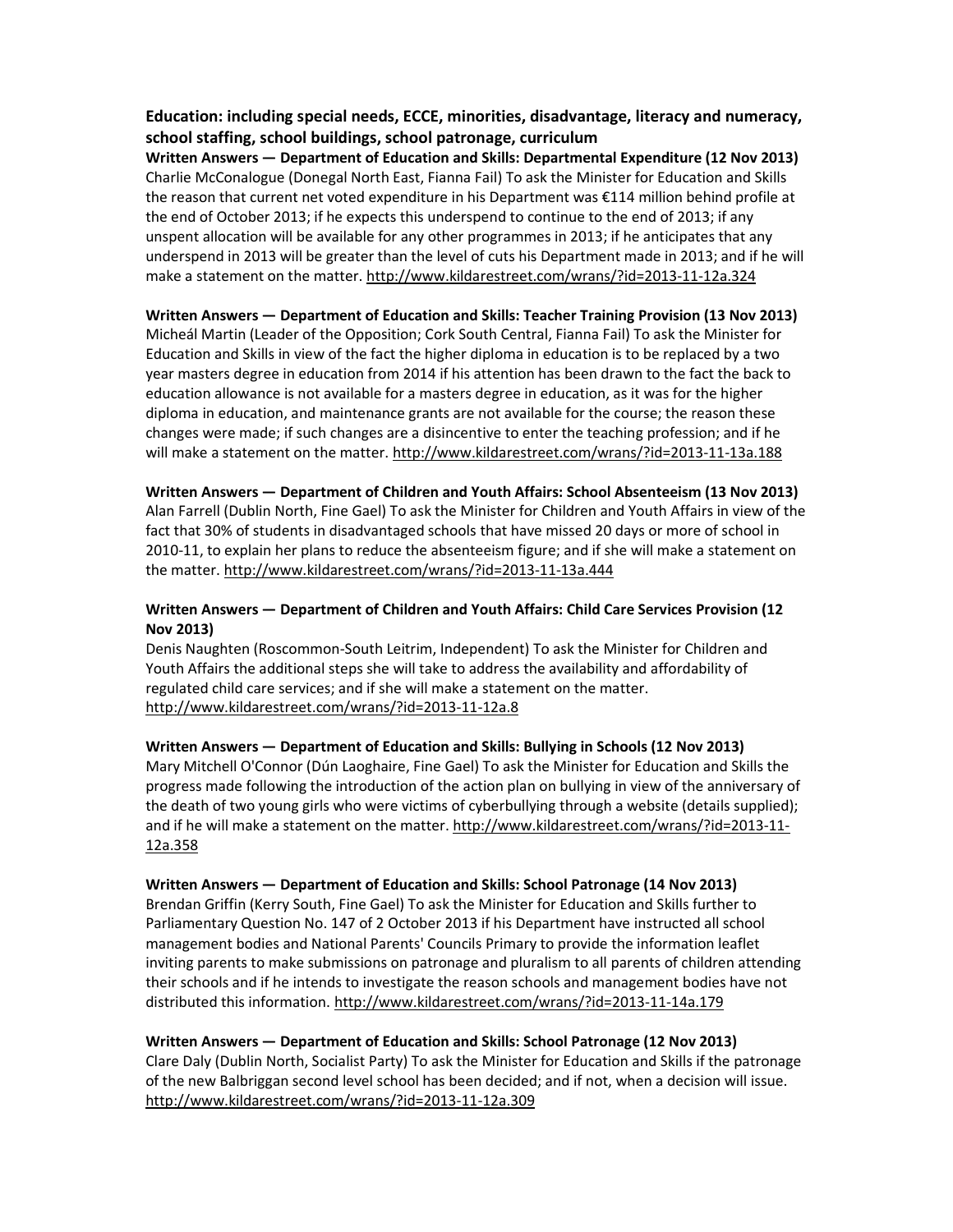# Child Services/ Children in Care: including foster care and social work services, HSE staffing, youth services

Written Answers — Department of Children and Youth Affairs: Children in Care (12 Nov 2013) Bernard Durkan (Kildare North, Fine Gael) To ask the Minister for Children and Youth Affairs the extent to which she is in contact with the various voluntary statutory and support services throughout the country with a view to ensuring the identification of areas of particular need; the extent to which she is confident that such needs can be met on an on-going basis; and if she will make a statement on the matter. http://www.kildarestreet.com/wrans/?id=2013-11-12a.1102

#### Other Questions: Child and Family Agency Establishment (12 Nov 2013)

Sandra McLellan (Cork East, Sinn Fein) To ask the Minister for Children and Youth Affairs her views on whether adequate resources are available for social care work; the additional resources that will be provided to ensure the proper functioning of the new Child and Family Agency; if all children in care have allocated social workers and specific care plans, and if not, what is the shortfall. http://www.kildarestreet.com/debates/?id=2013-11-12a.81

### Ceisteanna - Questions - Priority Questions: Children in Care (12 Nov 2013)

Caoimhghín Ó Caoláin (Cavan-Monaghan, Sinn Fein) To ask the Minister for Children and Youth Affairs her response to the taking into care, and subsequent early return to their families, of children from Roma families in Dublin and Athlone; and if she will make a statement on the matter. http://www.kildarestreet.com/debates/?id=2013-11-12a.17

### Written Answers — Department of Children and Youth Affairs: Children in Care (12 Nov 2013)

Tommy Broughan (Dublin North East, Labour) To ask the Minister for Children and Youth Affairs the timeline for the closure of children's high-support units in the State; if capacity at special care units will be further increased to address the shortage of specialised child residential services that will arise with the closure of such units; and the supports that will be provided to children exiting highsupport units. http://www.kildarestreet.com/wrans/?id=2013-11-12a.31

#### Written Answers — Department of Children and Youth Affairs: Children in Care (12 Nov 2013)

Mick Wallace (Wexford, Independent) To ask the Minister for Children and Youth Affairs if she intends to review guidelines in relation to the Health Service Executive's use of section 12 of the Child Care Act. http://www.kildarestreet.com/wrans/?id=2013-11-12a.40

### Written Answers — Department of Children and Youth Affairs: Children in Care (12 Nov 2013)

Bernard Durkan (Kildare North, Fine Gael) To ask the Minister for Children and Youth Affairs if she is satisfied that the rights of parents and children are adequately provided for and preserved in all cases where children have been put into care over the past four years; the extent to which any particular issues have been brought to her attention; and if she will make a statement on the matter. http://www.kildarestreet.com/wrans/?id=2013-11-12a.1090

### Written Answers — Department of Children and Youth Affairs: Children in Care (12 Nov 2013)

Bernard Durkan (Kildare North, Fine Gael) To ask the Minister for Children and Youth Affairs the extent to which she is in contact with the various voluntary statutory and support services throughout the country with a view to ensuring the identification of areas of particular need; the extent to which she is confident that such needs can be met on an on-going basis; and if she will make a statement on the matter. http://www.kildarestreet.com/wrans/?id=2013-11-12a.1102

Written Answers — Department of Children and Youth Affairs: Children in Care (12 Nov 2013)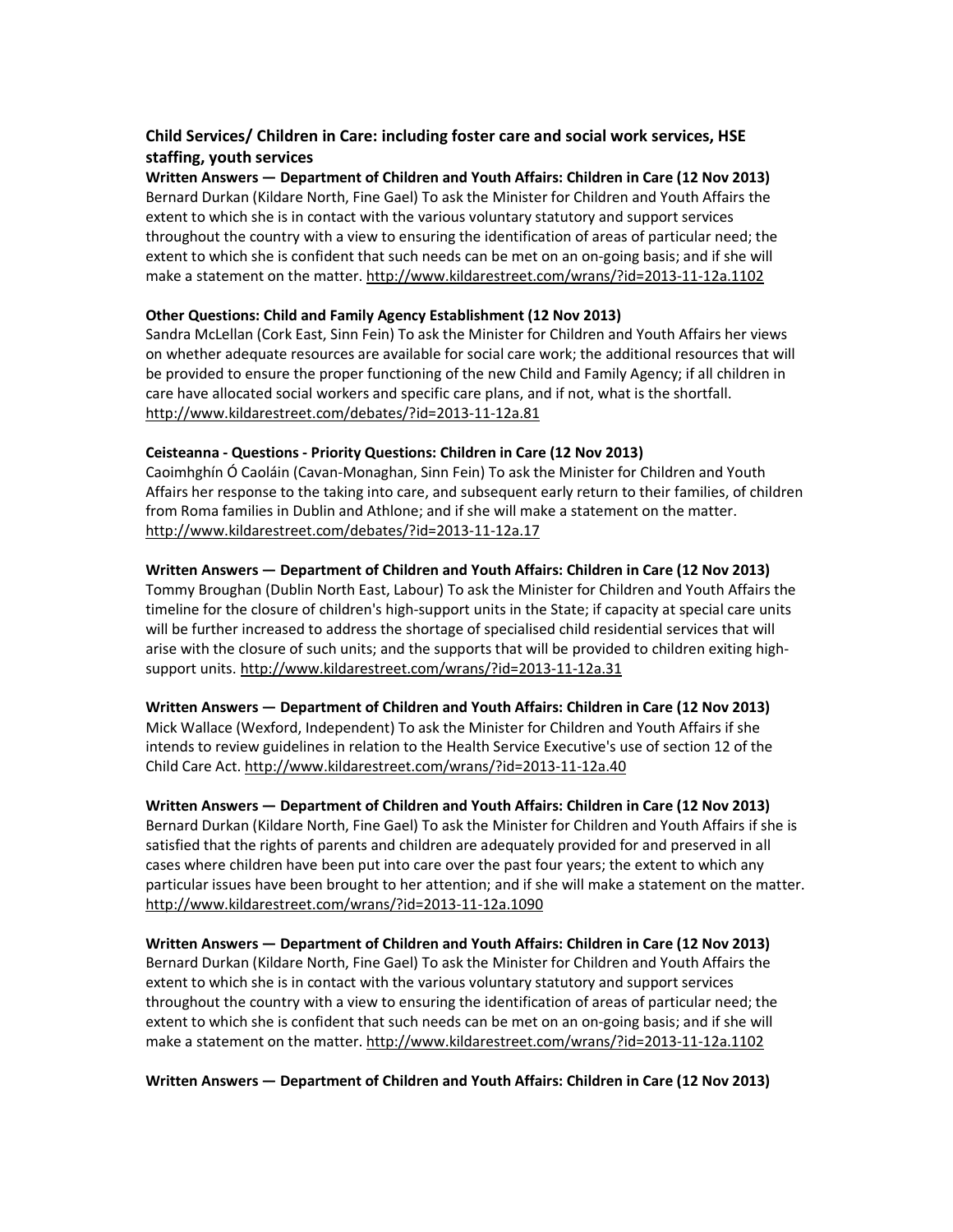Bernard Durkan (Kildare North, Fine Gael) To ask the Minister for Children and Youth Affairs if clearly defined demarcation lines exist between her Department and the Department of Health with respect to responsibility to address the welfare and well-being of children, their placement into care in the event of such necessity; and if she will make a statement on the matter. http://www.kildarestreet.com/wrans/?id=2013-11-12a.1111

#### Written Answers — Department of Children and Youth Affairs: Children in Care (12 Nov 2013)

Mick Wallace (Wexford, Independent) To ask the Minister for Children and Youth Affairs if she intends to review guidelines in relation to the Health Service Executive's use of section 12 of the Child Care Act. http://www.kildarestreet.com/wrans/?id=2013-11-12a.40

Written Answers — Department of Children and Youth Affairs: State Bodies Issues (12 Nov 2013) Robert Troy (Longford-Westmeath, Fianna Fail) To ask the Minister for Children and Youth Affairs her views regarding the sharing of administrative facilities for the Information Commissioner and the Office of the Ombudsman for Children; and if she will make a statement on the matter. http://www.kildarestreet.com/wrans/?id=2013-11-12a.1083

### Other Questions: Budget 2014 (12 Nov 2013)

Caoimhghín Ó Caoláin (Cavan-Monaghan, Sinn Fein) To ask the Minister for Children and Youth Affairs if she will provide the full year effect of all expenditure reductions for her Department as set out in the expenditure report 2014 as was provided for in the expenditure report 2013; the areas in which cuts are to be effected; and if she will make a statement on the matter. http://www.kildarestreet.com/debates/?id=2013-11-12a.89

### Written Answers — Department of Children and Youth Affairs: Children in Care (12 Nov 2013)

Bernard Durkan (Kildare North, Fine Gael) To ask the Minister for Children and Youth Affairs if she is satisfied that the rights of parents and children are adequately provided for and preserved in all cases where children have been put into care over the past four years; the extent to which any particular issues have been brought to her attention; and if she will make a statement on the matter. http://www.kildarestreet.com/wrans/?id=2013-11-12a.1090

### Other Questions: Child and Family Agency Establishment (12 Nov 2013)

Sandra McLellan (Cork East, Sinn Fein) To ask the Minister for Children and Youth Affairs her views on whether adequate resources are available for social care work; the additional resources that will be provided to ensure the proper functioning of the new Child and Family Agency; if all children in care have allocated social workers and specific care plans, and if not, what is the shortfall. http://www.kildarestreet.com/debates/?id=2013-11-12a.81

#### Questions - Priority Questions: Child Care Services Provision (12 Nov 2013)

Caoimhghín Ó Caoláin (Cavan-Monaghan, Sinn Fein) To ask the Minister for Children and Youth Affairs her response to the Health Information and Quality Authority report into Rath na nÓg high support unit; her future plans for the unit; and if she will make a statement on the matter. http://www.kildarestreet.com/debates/?id=2013-11-12a.68

### Written Answers — Department of Children and Youth Affairs: Child and Family Agency Remit (12 Nov 2013)

Caoimhghín Ó Caoláin (Cavan-Monaghan, Sinn Fein) To ask the Minister for Children and Youth Affairs the planned governance and administration of family resource centres and the role of the Child and Family Agency in same; and if she will make a statement on the matter. http://www.kildarestreet.com/wrans/?id=2013-11-12a.34

### Child Abuse/Child Protection: including vetting, child abduction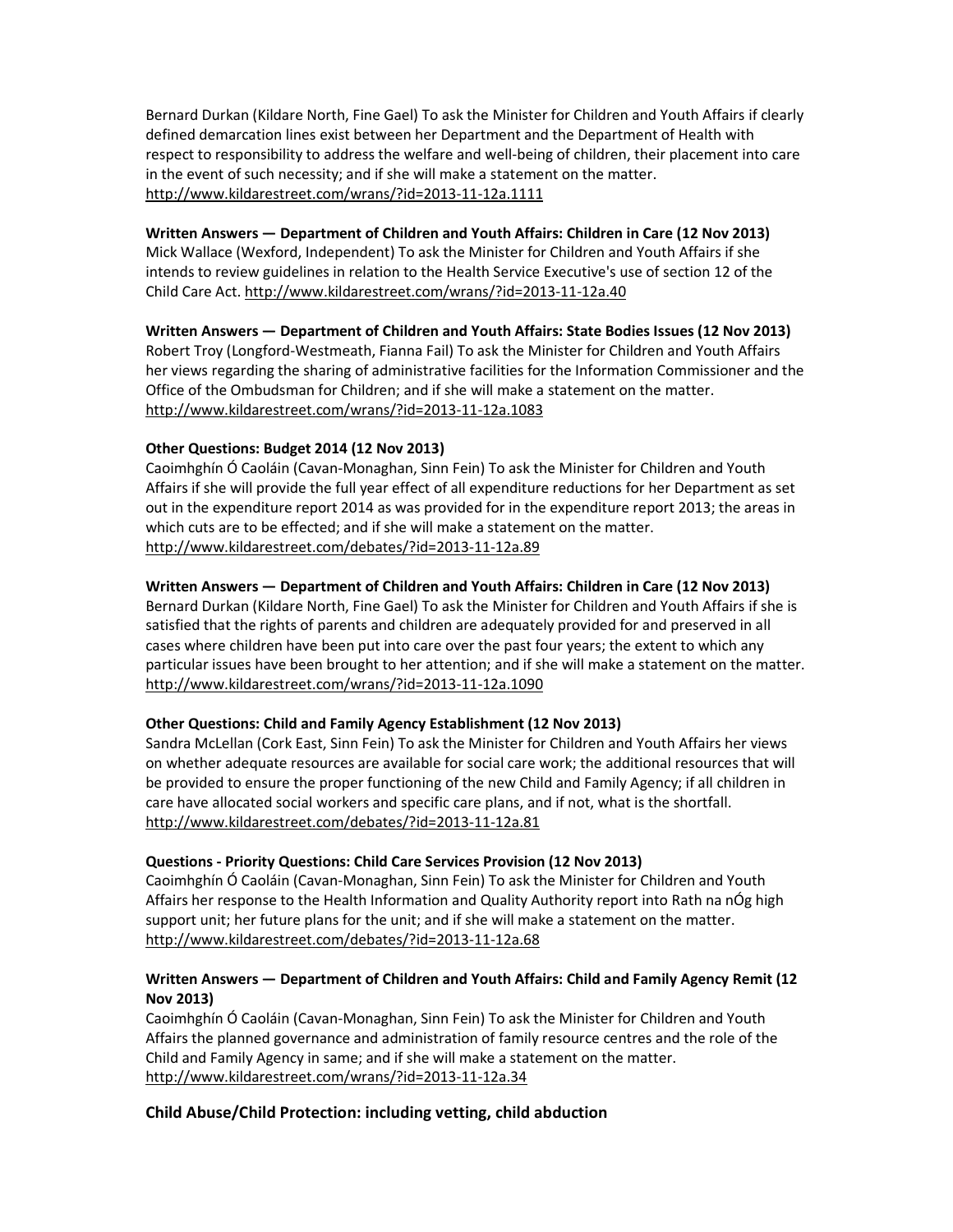### Written Answers — Department of Children and Youth Affairs: Child Protection (12 Nov 2013)

Thomas Pringle (Donegal South West, Independent) To ask the Minister for Children and Youth Affairs her plans to make child protection training mandatory for all those who have interaction with children whether in a voluntary or professional capacity; and if she will make a statement on the matter. http://www.kildarestreet.com/wrans/?id=2013-11-12a.56

#### Written Answers — Department of Education and Skills: Residential Institutions Redress Scheme Issues (12 Nov 2013)

Several questions by Pearse Doherty (Donegal South West, Sinn Fein) on the Residential Institutions Redress Scheme http://www.kildarestreet.com/wrans/?id=2013-11-12a.294

### Written Answers — Department of Children and Youth Affairs: Child Protection Issues (12 Nov 2013)

Robert Troy (Longford-Westmeath, Fianna Fail) To ask the Minister for Children and Youth Affairs if she has received a report from the Health Service Executive regarding the recent incidents involving children in the Roma community; and if she will make a statement on the matter. http://www.kildarestreet.com/wrans/?id=2013-11-12a.11

#### Written Answers — Department of Justice and Equality: Child Protection Issues (12 Nov 2013)

John Halligan (Waterford, Independent) To ask the Minister for Justice and Equality the criminal concerns the Garda had, as distinct from child protection concerns, in the case of the seven year old child taken from a Roma family in Tallaght; if it is criminal concerns that explains the removal of the child from the home; and if he will make a statement on the matter. http://www.kildarestreet.com/wrans/?id=2013-11-12a.800

#### Written Answers — Department of Children and Youth Affairs: HSE Staff Responsibilities (14 Nov 2013)

Billy Kelleher (Cork North Central, Fianna Fail) To ask the Minister for Children and Youth Affairs if the Health Service Executive requires all social workers to read and sign off on the child protection and welfare practice handbook; the number that have signed off and the number that have not since its introduction in 2011, the number of instances of non-compliance with those guidelines on the part of social workers the HSE has recorded; and if she will make a statement on the matter. http://www.kildarestreet.com/wrans/?id=2013-11-14a.510

#### Other Questions: Departmental Reports (12 Nov 2013)

Various question in relation to the investigations into the Roma children case. http://www.kildarestreet.com/debates/?id=2013-11-12a.99

#### Written Answers — Department of Children and Youth Affairs: Proposed Legislation (12 Nov 2013)

Richard Boyd Barrett (Dún Laoghaire, People Before Profit Alliance) To ask the Minister for Children and Youth Affairs when the children first Bill will be published; if it will mean that Departments andor the Health Service Executive can be reported for failure to protect the welfare of vulnerable children; and if she will make a statement on the matter. http://www.kildarestreet.com/wrans/?id=2013-11-12a.37

#### Written Answers — Department of Children and Youth Affairs: Child Protection (12 Nov 2013)

Thomas Pringle (Donegal South West, Independent) To ask the Minister for Children and Youth Affairs her plans to make child protection training mandatory for all those who have interaction with children whether in a voluntary or professional capacity; and if she will make a statement on the matter. http://www.kildarestreet.com/wrans/?id=2013-11-12a.56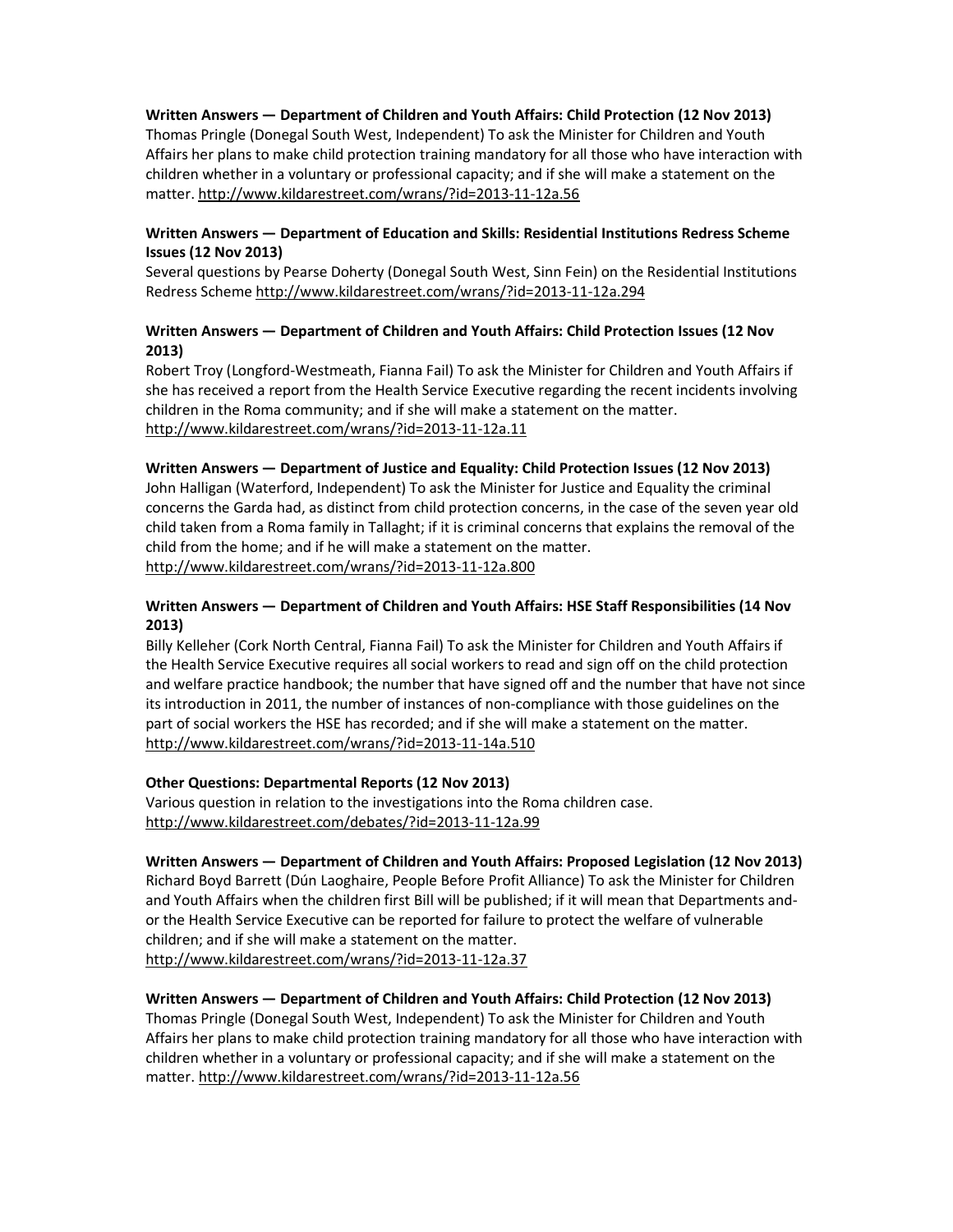### Family: including adoption

#### Ceisteanna - Questions - Priority Questions: Adoption Records Provision (12 Nov 2013)

Clare Daly (Dublin North, Socialist Party) To ask the Minister for Children and Youth Affairs the reason for the lack of progress and the inordinate delays experienced by adopted persons attempting to trace their birth mothers and mothers trying to trace their born children; and her plans to resolve this matter. http://www.kildarestreet.com/debates/?id=2013-11-12a.31

#### Written Answers — Department of Children and Youth Affairs: Foreign Adoptions (12 Nov 2013)

Joe McHugh (Donegal North East, Fine Gael) To ask the Minister for Children and Youth Affairs if she will outline her work to date to help families whose unresolved applications to adopt children from abroad preceded Ireland's consent to the provisions of the Hague Agreement; and if she will make a statement on the matter. http://www.kildarestreet.com/wrans/?id=2013-11-12a.4

### Written Answers — Department of Children and Youth Affairs: Adoption Records Provision (12 Nov 2013)

Clare Daly (Dublin North, Socialist Party) To ask the Minister for Children and Youth Affairs the location where the records from the 42 mothers and baby homes that operated here and handled tens of thousands of adoptions over the decades are held; the amount of information held by the Health Service Executive in Glanmire; and the other information that is held in Glanmire, which can be made available to persons tracing their birth mothers or their children. http://www.kildarestreet.com/wrans/?id=2013-11-12a.24

### Written Answers — Department of Children and Youth Affairs: Inter-Country Adoptions (12 Nov 2013)

Caoimhghín Ó Caoláin (Cavan-Monaghan, Sinn Fein) To ask the Minister for Children and Youth Affairs the measures taken to assist those prospective adopters who have been in the process of finalising arrangements to adopt a child from Russia and who had pre-2010 declarations but found themselves in the distressful situation of not being able to conclude the process due to a decision of the Russian authorities that came into effect on 3 July 2013; and if she will make a statement on the matter. http://www.kildarestreet.com/wrans/?id=2013-11-12a.65

### Written Answers — Department of Children and Youth Affairs: Adoption Records Provision (12 Nov 2013)

Clare Daly (Dublin North, Socialist Party) To ask the Minister for Children and Youth Affairs if she will indicate in relation to cases where the identity of the birth mother has been established, the way information can be withheld on the grounds of protecting her identity. http://www.kildarestreet.com/wrans/?id=2013-11-12a.1057

#### Written Answers — Department of Children and Youth Affairs: Children in Care (12 Nov 2013)

Health and Wellbeing: including disability, mental health, substance misuse, primary care, health services, hospital services, obesity, sports facilities

Seanad: Adjournment Matters: Services for People with Disabilities (13 Nov 2013) http://www.kildarestreet.com/sendebates/?id=2013-11-13a.458

Written Answers — Department of Health: Mental Health Services Provision (12 Nov 2013)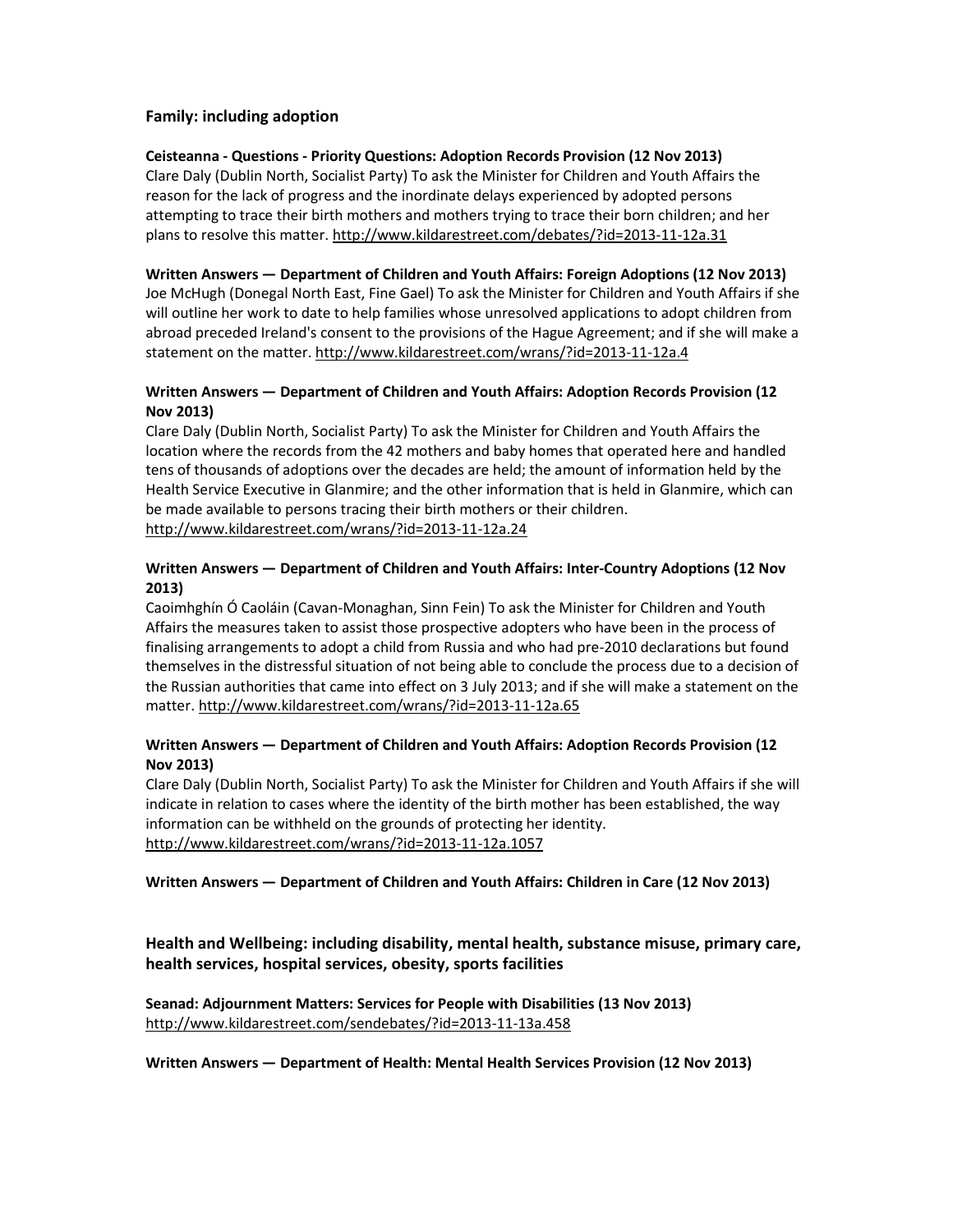Bernard Durkan (Kildare North, Fine Gael) To ask the Minister for Health if children between the ages of 10 and 17 years who have presented at accident and emergency for treatment arising from attempted self-harm, some on more than one occasion, have been further investigated with a view to determination of the underlying cause of their individual situations, the extent to which specific reasons have been identified as the most commonly occurring in such cases over the past four years; and if he will make a statement on the matter. http://www.kildarestreet.com/wrans/?id=2013-11-12a.1143

#### Other Questions: Mental Health Services Provision (13 Nov 2013) http://www.kildarestreet.com/debates/?id=2013-11-13a.115

### Written Answers — Department of Health: Mental Health Services Funding (13 Nov 2013)

Tommy Broughan (Dublin North East, Labour) To ask the Minister for Health the reasons for the underspend in the mental health services budget this year, which was specifically identified as ringfenced funding; and the way commitments to increase staffing levels in mental health services can be fulfilled in view of the ongoing constraints in the Health Service Executive's overall budget. http://www.kildarestreet.com/wrans/?id=2013-11-13a.13

#### Written Answers — Department of Health: Mental Health Services Funding (13 Nov 2013)

Billy Kelleher (Cork North Central, Fianna Fail) To ask the Minister for Health the reason the programme for Government commitment to an annual ring-fenced allocation of €35 million for community health services is not being honoured in 2014; and if he will make a statement on the matter. http://www.kildarestreet.com/wrans/?id=2013-11-13a.52

### Written Answers — Department of Health: Mental Health Services Provision (13 Nov 2013)

Caoimhghín Ó Caoláin (Cavan-Monaghan, Sinn Fein) To ask the Minister for Health in regard to the 477 multidisciplinary staff for community mental health services promised for 2013, the number that are currently in post; if all of the 477 staff for 2013 will be hired in 2013; if he will provide a breakdown of the 477 staff for 2013 by discipline and by region; if he will provide a breakdown of the 477 staff in terms of the allocation to adult mental health services, CAMHS, intellectual disability, old age and forensic services; and if he will make a statement on the matter. http://www.kildarestreet.com/wrans/?id=2013-11-13a.457

### Child Benefit/Social Welfare/Poverty/Housing

#### Written Answers — Department of Social Protection: Social Welfare Appeals Data (14 Nov 2013)

Heather Humphreys (Cavan-Monaghan, Fine Gael) To ask the Minister for Social Protection if she will provide, in tabular form, the number of appeals received in the social protection appeals office in each of the past five years; the number of appeals in respect of each social welfare payment; the steps currently being taken to reduce appeal waiting times; and if she will make a statement on the matter. http://www.kildarestreet.com/wrans/?id=2013-11-14a.263

### Written Answers — Department of Social Protection: Social Welfare Benefits (13 Nov 2013) Michael McCarthy (Cork South West, Labour) To ask the Minister for Social Protection if she will confirm if it is compulsory that social welfare recipients must now receive payments via bank transfer; the reason for same; if there are circumstances in which a person may have payments via An Post; and if she will make a statement on the matter. http://www.kildarestreet.com/wrans/?id=2013-11-13a.264

#### Written Answers — Department of Social Protection: Social Welfare Benefits Data (12 Nov 2013)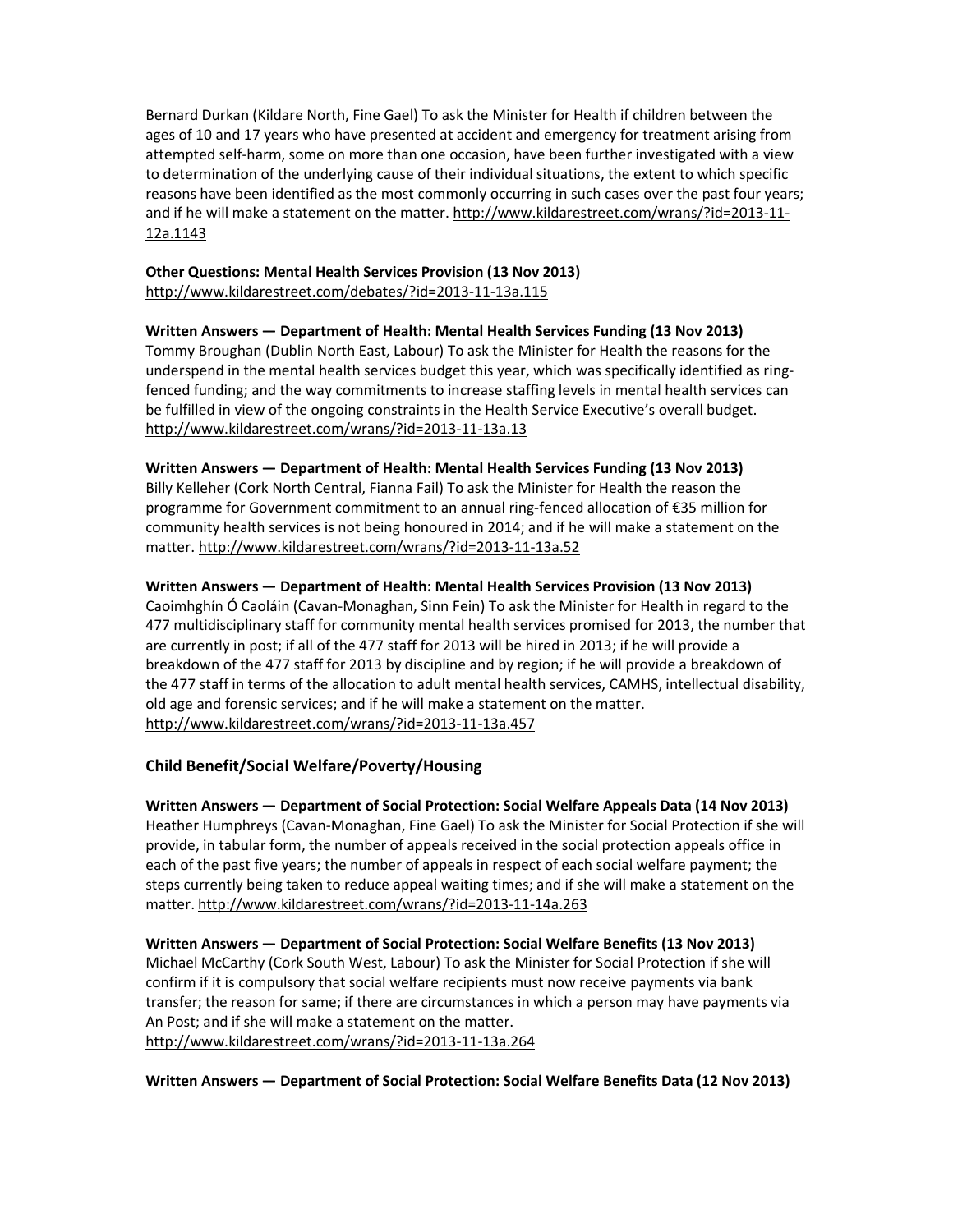Catherine Murphy (Kildare North, Independent) To ask the Minister for Social Protection the number of young persons on social welfare and in families that receive social welfare on a county basis; and if she will make a statement on the matter. http://www.kildarestreet.com/wrans/?id=2013-11-12a.467

### Written Answers — Department of Children and Youth Affairs: Homelessness Strategy (12 Nov 2013)

Catherine Murphy (Kildare North, Independent) To ask the Minister for Children and Youth Affairs if she has identified specific measures to tackle the main causes of homelessness among young persons; the rates of youth homelessness for each county, including temporary homelessness; the programmes in place in each county to combat this issue; and if she will make a statement on the matter. http://www.kildarestreet.com/wrans/?id=2013-11-12a.44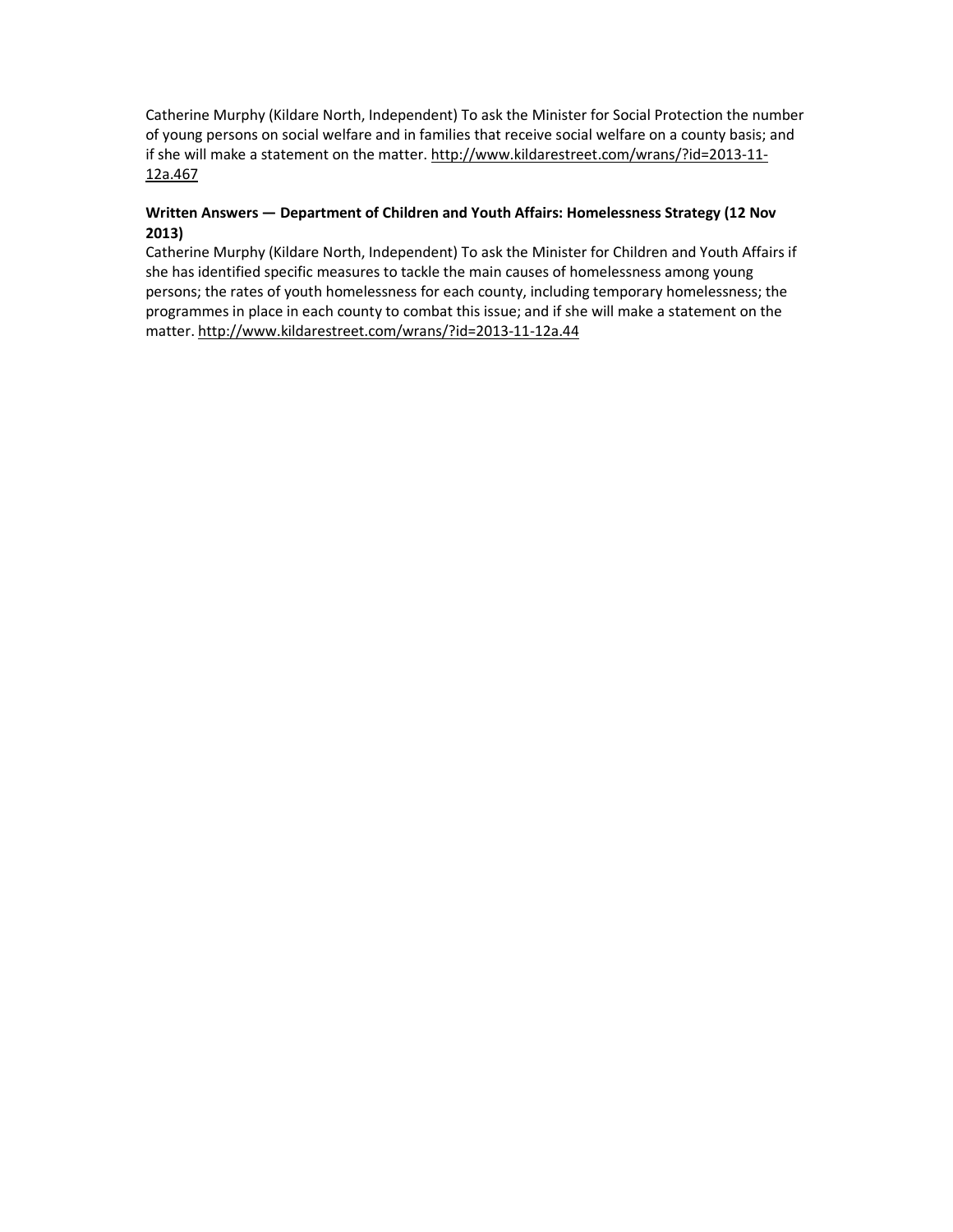#### Justice Issues/ Human Rights/Equality

### Written Answers — Department of Children and Youth Affairs: Youth Justice Strategy (13 Nov 2013)

Robert Troy (Longford-Westmeath, Fianna Fail) To ask the Minister for Children and Youth Affairs when she intends to publish a successor strategy to the national youth justice strategy 2008-10; the reason no successor strategy has been published to date; her assessment of the impact of the 2008- 10 strategy; and if she will make a statement on the matter.

http://www.kildarestreet.com/wrans/?id=2013-11-13a.447

### Written Answers — Department of Children and Youth Affairs: Child Detention Centres (12 Nov 2013)

Caoimhghín Ó Caoláin (Cavan-Monaghan, Sinn Fein) To ask the Minister for Children and Youth Affairs if she will provide an update on the transition from St. Patrick's Institution to the Oberstown campus, including management and governance structures, staffing, training and rostering arrangements at Oberstown; and if she will make a statement on the matter. http://www.kildarestreet.com/wrans/?id=2013-11-12a.59

### Written Answers — Department of Justice and Equality: Juvenile Offenders (12 Nov 2013)

Catherine Murphy (Kildare North, Independent) To ask the Minister for Justice and Equality the number of juvenile offenders in each county; the programmes under his Department's remit in place in each county to combat juvenile offences; and if he will make a statement on the matter. http://www.kildarestreet.com/wrans/?id=2013-11-12a.793

### Written Answers — Department of Children and Youth Affairs: Child Detention Centres (12 Nov 2013)

Maureen O'Sullivan (Dublin Central, Independent) To ask the Minister for Children and Youth Affairs the state of development at Oberstown; the drug treatment facilities that will be available; the resources that will be available for staff; and if she will make a statement on the matter. http://www.kildarestreet.com/wrans/?id=2013-11-12a.1050

#### Written Answers — Department of Children and Youth Affairs: Juvenile Offenders (12 Nov 2013) Bernard Durkan (Kildare North, Fine Gael) To ask the Minister for Children and Youth Affairs the extent to which her Department can engage with juvenile offenders with a view to rehabilitative or

educational supports; and if she will make a statement on the matter. http://www.kildarestreet.com/wrans/?id=2013-11-12a.1117

### Written Answers — Department of Justice and Equality: Human Trafficking (13 Nov 2013) Finian McGrath (Dublin North Central, Independent) To ask the Minister for Justice and Equality the actions taken to deal with the exploitation of women and sex trafficking. http://www.kildarestreet.com/wrans/?id=2013-11-13a.348

### Written Answers — Department of Children and Youth Affairs: Juvenile Offenders (12 Nov 2013) Bernard Durkan (Kildare North, Fine Gael) To ask the Minister for Children and Youth Affairs the extent to which her Department can engage with juvenile offenders with a view to rehabilitative or educational supports; and if she will make a statement on the matter. http://www.kildarestreet.com/wrans/?id=2013-11-12a.1117

# Written Answers — Department of Justice and Equality: Employment Rights Issues (12 Nov 2013)

Brendan Griffin (Kerry South, Fine Gael) To ask the Minister for Justice and Equality his views on a matter (details supplied) regarding Section 37 of the Employment Equality Acts 1998 to 2011; and if he will make a statement on the matter. http://www.kildarestreet.com/wrans/?id=2013-11-12a.787